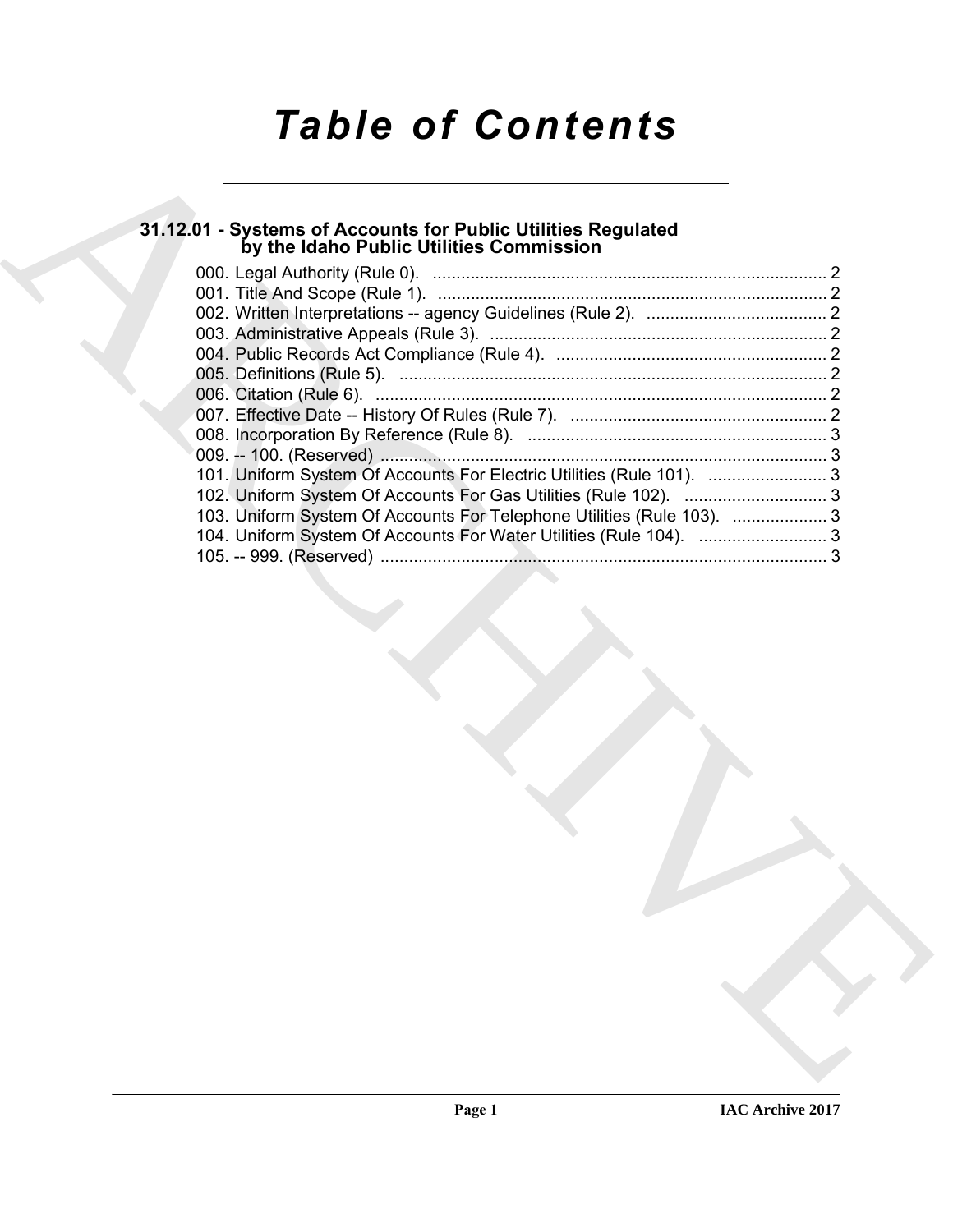#### **IDAPA 31 TITLE 12 CHAPTER 01**

### **31.12.01 - SYSTEMS OF ACCOUNTS FOR PUBLIC UTILITIES REGULATED BY THE IDAHO PUBLIC UTILITIES COMMISSION**

#### <span id="page-1-1"></span><span id="page-1-0"></span>**000. LEGAL AUTHORITY (RULE 0).**

These rules are adopted under the general legal authority of the Public Utilities Law, Chapters 1 through 7, Title 61,<br>Idaho Code, and the specific legal authority of section 61-524, Idaho Code. (7-1-93) Idaho Code, and the specific legal authority of section 61-524, Idaho Code.

#### <span id="page-1-2"></span>**001. TITLE AND SCOPE (RULE 1).**

The name of this chapter is "Systems of Accounts for Public Utilities Regulated by the Idaho Public Utilities Commission." This chapter has the following scope: All Class A and B electric, gas, telephone, and water public utilities are required to maintain their books and records according to the systems of accounts adopted by this rule.

 $(7-1-93)$ 

#### <span id="page-1-3"></span>**002. WRITTEN INTERPRETATIONS -- AGENCY GUIDELINES (RULE 2).**

**31.12.61** - **SYSTEMS OF ACCOUNTS FOR COMPARITY (SILLER)**<br> **CONVERGENT CONTINUES CONVERGES CONVERGES CONVERGES CONVERGES (SILLER)**<br> **CONVERGES CONVERGES CONVERGES CONVERGES** CONVERGES CONVERGES CONVERGES (SILLER) (1993)<br> For rulemakings conducted before July 1, 1993, written interpretations to these rules in the form of explanatory comments accompanying the order of proposed rulemaking and review of comments submitted in the order adopting these rules are maintained in the files of the Secretary of the Idaho Public Utilities Commission and are available from the office of the Commission Secretary. The Commission Secretary may be contacted in writing at the Idaho Public Utilities Commission, PO Box 83720, Boise, Idaho 83720-0074, or may be reached by telephone at (208) 334- 0300. For rulemakings conducted after July 1, 1993, written interpretations to these rules in the form of explanatory comments accompanying the notice of proposed rulemaking that originally proposed the rules and review of comments submitted in the rulemaking decision adopting these rules are published in the issues of the Idaho Administrative Bulletin proposing or adopting the rules. Commentaries upon the Uniform Systems of Accounts are available for inspection or review upon request to the accounting staff of the Idaho Public Utilities Commission.

 $(7-1-93)$ 

#### <span id="page-1-4"></span>**003. ADMINISTRATIVE APPEALS (RULE 3).**

Any person requesting a waiver from any provision of the Uniform Systems of Accounts pay petition the Idaho Public Utilities Commission for a waiver pursuant to the Commission's Rules of Procedure, IDAPA 31.01.01.000 et  $\text{seq.}$  (7-1-93)

### <span id="page-1-5"></span>**004. PUBLIC RECORDS ACT COMPLIANCE (RULE 4).**

All correspondence with regard to the Uniform System of Accounts is a public record subject to inspection, examination and copying. (7-1-93) examination and copying.

#### <span id="page-1-9"></span><span id="page-1-6"></span>**005. DEFINITIONS (RULE 5).**

The terms "electrical corporation," "gas corporation," "telephone corporation," and "water corporation" have the meanings given to them by statute in Chapter 1, Title 61, Idaho Code and orders of the Idaho Public Utilities Commission and decisions of the Supreme Court of Idaho construing those statutes. (7-1-93)

#### <span id="page-1-7"></span>**006. CITATION (RULE 6).**

The official citation of these rules is IDAPA 31.12.01.000 et seq. For example, this rule is cited as IDAPA 31.12.01.006. In documents submitted to the Commission or issued by the Commission, however, these rules may be cited by their short title of Uniform Systems of Accounts (USOA) and the parenthetical rule number. For example, this rule may be cited as USOA 6. (7-1-93)

### <span id="page-1-8"></span>**007. EFFECTIVE DATE -- HISTORY OF RULES (RULE 7).**

The Commission has adopted predecessors to these rules (in particular earlier adoptions by reference of previous versions of uniform systems of accounts) many times over the years. They were most recently codified at IDAPA 31.G.2 though -.5. They were readopted and reformatted by rulemaking decision in Docket Number 16-1201-9301, effective July 1, 1993. The history of these rulemaking proceedings preceding the initiation of the publishing of the Idaho Administrative Bulletin and the Idaho Administrative Code is available from the Commission Secretary.

(7-1-93)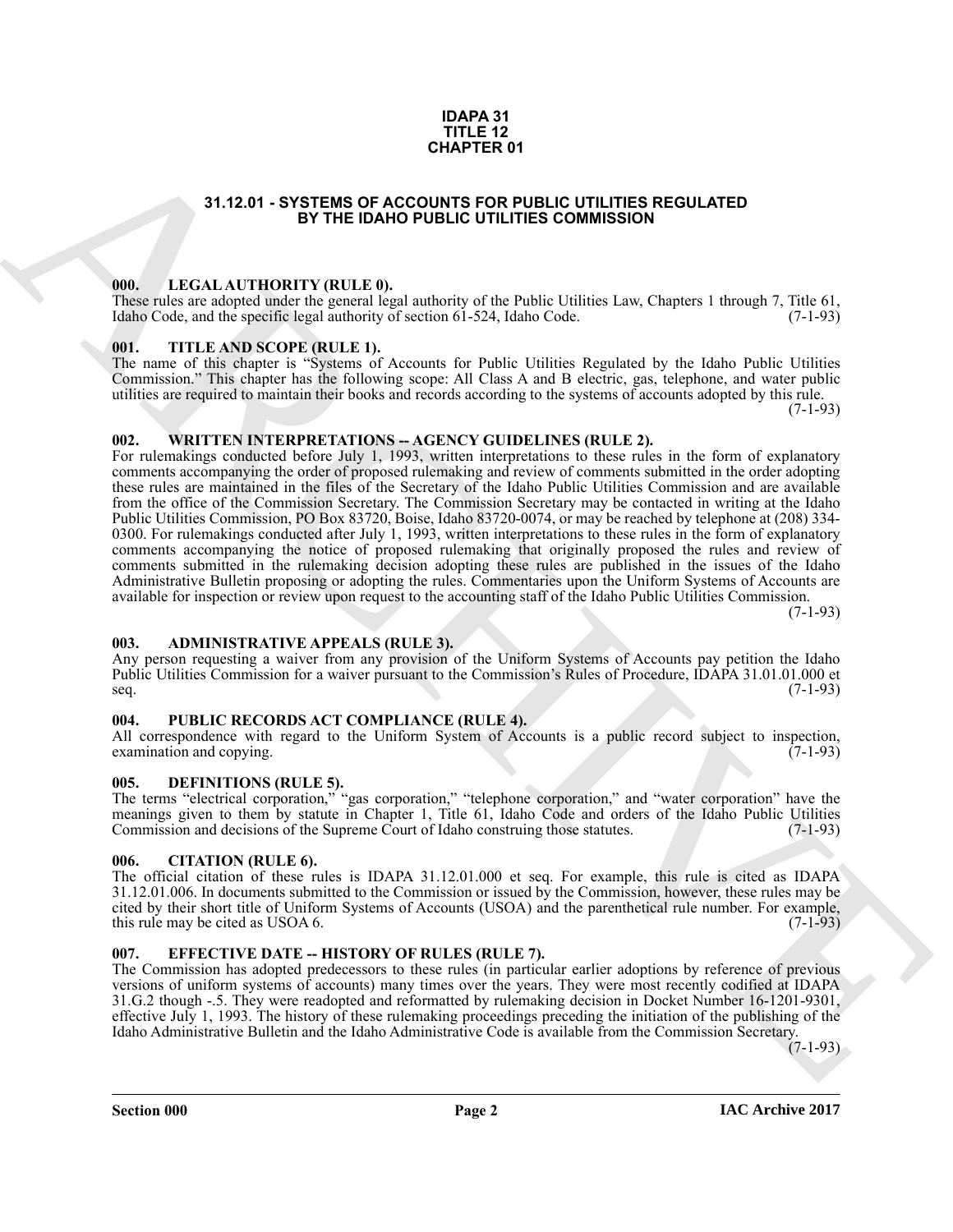#### *IDAHO ADMINISTRATIVE CODE IDAPA 31.12.01 - Systems of Accounts for* **Public Utilities Regulated by the IPUC**

#### <span id="page-2-7"></span><span id="page-2-0"></span>**008. INCORPORATION BY REFERENCE (RULE 8).**

Rule 101, 102, 103 and 104 incorporate by reference various federal accounting regulations and accounting standards issued by the National Association of Regulatory Utility Commissioners. Each applicable rule identifies the issuing entity for each regulation or standard and indicates where the incorporated materials may be obtained. Incorporated materials are also available for inspection and copying at the offices of the Idaho Public Utilities Commission and the Idaho State Law Library. (4-2-08)

<span id="page-2-1"></span>**009. -- 100. (RESERVED)**

### **UNIFORM SYSTEMS OF ACCOUNTS**

#### **RULES 101 THROUGH 200**

#### <span id="page-2-8"></span><span id="page-2-2"></span>**101. UNIFORM SYSTEM OF ACCOUNTS FOR ELECTRIC UTILITIES (RULE 101).**

The Commission adopts by reference the Uniform System of Accounts for Major (previously Class A and B) Electric Utilities contained in the Code of Federal Regulations, Title 18, Part 101 (April 1, 2007), available from the U.S. Government Printing Office, Attn: New Orders, PO Box 979050, St. Louis, MO 63197-9000. The incorporated material is also available in electronic format at www.ofr.gov. For payment by credit card, call toll-free 866-512- 1800. The accounts adopted by reference are adopted for convenience of establishing uniform systems of accounts only for accounting and reporting and do not bind the Commission in any manner to any particular ratemaking treatment of items in those accounts. All Major electrical corporations subject to the regulatory authority of the Idaho Public Utilities Commission are required to maintain their regulatory books according to the system of accounts adopted by this rule. (4-2-08)

#### <span id="page-2-9"></span><span id="page-2-3"></span>**102. UNIFORM SYSTEM OF ACCOUNTS FOR GAS UTILITIES (RULE 102).**

The Commission adopts by reference the Uniform System of Accounts for Major (previously Class A and B) Natural Gas Companies contained in the Code of Federal Regulations, Title 18, Part 201 (April 1, 2007), available from the U.S. Government Printing Office, Superintendent of Documents, Attn: New Orders, PO Box 979050, St. Louis, MO 63197-9000. The incorporated material is also available in electronic format at www.ofr.gov. For payment by credit card, call toll-free 866-512-1800. The accounts adopted by reference are adopted for convenience of establishing uniform systems of accounts only for accounting and reporting and do not bind the Commission in any manner to any particular ratemaking treatment of items in those accounts. All Major gas corporations subject to the regulatory authority of the Idaho Public Utilities Commission are required to maintain their regulatory books according to the system of accounts adopted by this rule.

#### <span id="page-2-10"></span><span id="page-2-4"></span>**103. UNIFORM SYSTEM OF ACCOUNTS FOR TELEPHONE UTILITIES (RULE 103).**

**Fourier Commutation**<br> **FOURIER COMPUTER CONTINUES (FOURIER SECURITES)**<br> **EVALUATION CONTINUES (FOURIER SECURITES)**<br> **EVALUATION CONTINUES (FOURIER SECURITES)**<br> **EVALUATION CONTINUES (FOURIER SECURITES)**<br> **EVALUATION CONT** The Commission adopts by reference the Uniform System of Accounts for Class A and B Telephone Utilities contained in the Code of Federal Regulations, Title 47, Part 32 (October 1, 2007), available from the U.S. Government Printing Office, Superintendent of Documents, Attn: New Orders, PO Box 979050, St. Louis, MO 63197-9000. The incorporated material is also available in electronic format at www.ofr.gov. For payment by credit card, call toll-free 866-512-1800. The accounts adopted by reference are adopted for convenience of establishing uniform systems of accounts only and do not bind the Commission in any manner to any particular ratemaking treatment of items in those accounts. All Class A and B telephone corporations subject to the regulatory authority of the Idaho Public Utilities Commission are required to maintain their regulatory books according to the system of accounts adopted by this rule. (4-2-08)

#### <span id="page-2-11"></span><span id="page-2-5"></span>**104. UNIFORM SYSTEM OF ACCOUNTS FOR WATER UTILITIES (RULE 104).**

The Commission adopts by reference the Uniform System of Accounts for Class A and B Water Utilities, 1996 Edition, published by the National Association of Regulatory Utility Commissioners (NARUC), available from NARUC at 1101 Vermont Avenue, NW, Suite 200, Washington, D.C. 20005. The Uniform System of Accounts may be purchased from NARUC by calling 202-898-2280 or ordered online at www.naruc.org/store. The accounts adopted by reference are adopted for the convenience of establishing uniform systems of accounts only and do not bind the Commission in any manner to any particular ratemaking treatment of items in these accounts. All Class A and B water corporations subject to the regulatory authority of the Idaho Public Utilities Commission are required to maintain their regulatory books according to the system of accounts adopted by this rule. (4-2-08) maintain their regulatory books according to the system of accounts adopted by this rule.

#### <span id="page-2-6"></span>**105. -- 999. (RESERVED)**

**Section 008 Page 3**